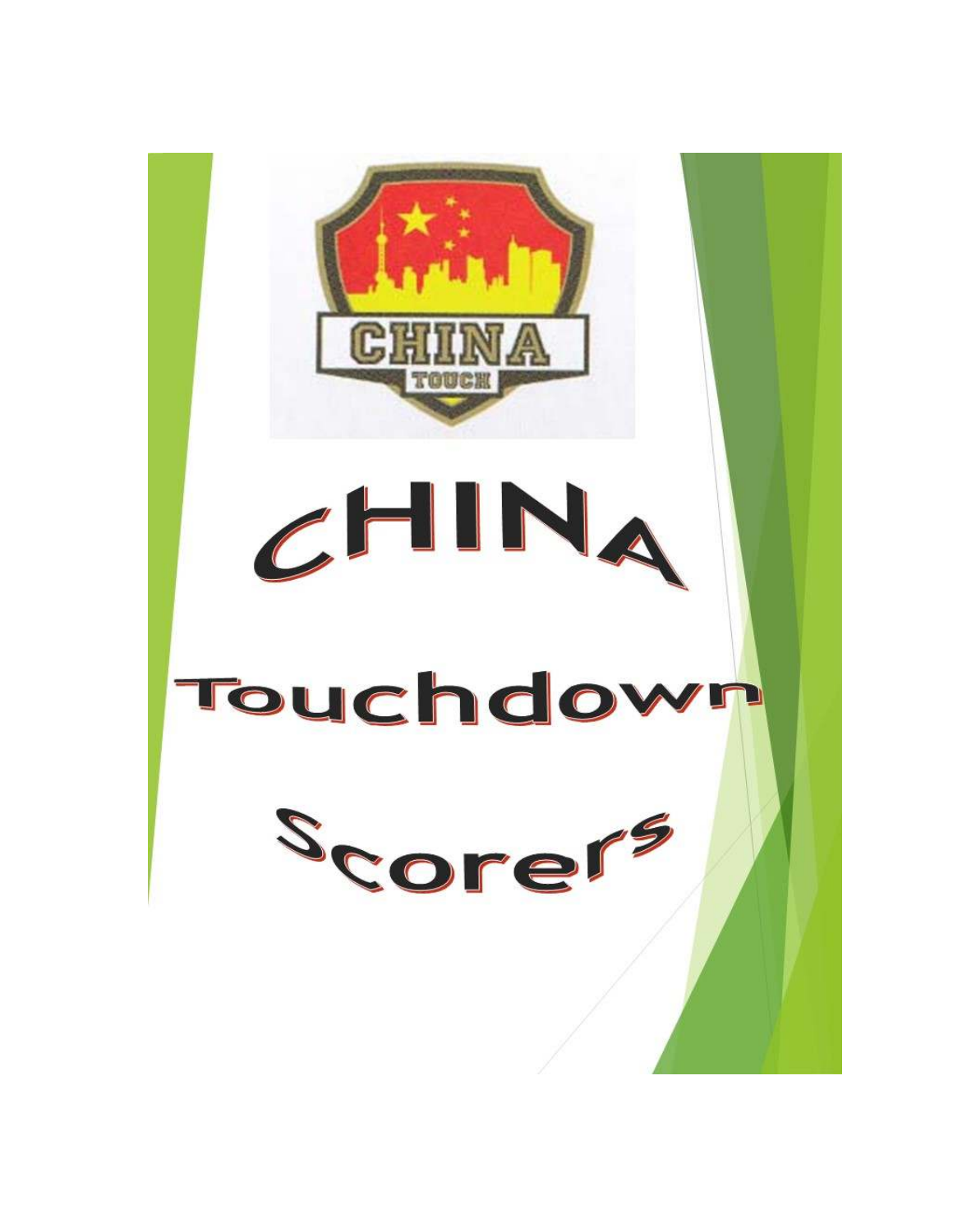## **CHINA - Touchdown Scorers**



| <b>Leading Scorers</b> |         |           | <b>World</b><br><b>Cup</b> |   | <b>Tests Europe OIM</b> |  | # |
|------------------------|---------|-----------|----------------------------|---|-------------------------|--|---|
|                        |         |           |                            |   |                         |  |   |
| Minhui                 | Lin     | Mixed     | 2                          | 6 |                         |  | 8 |
| Junlong                | Zhong   | Mixed     | 6                          |   |                         |  | 7 |
| Wu                     | Shang   | Mixed     |                            | 6 |                         |  | 6 |
| Zhong                  | Junlong | Mixed/Men |                            | 5 |                         |  | 5 |
| He                     | Weilun  | Mixed     |                            | 5 |                         |  | 5 |
| Teng                   | Zhu     | Mixed     | $\overline{2}$             | 3 |                         |  | 5 |
| lOu                    | Haijian | Mixed     |                            | 4 |                         |  | 4 |
| Yuqing                 | Han     | Mixed     | 3                          | 1 |                         |  | 4 |
| Yuyan                  | Liao    | Mixed     | 4                          |   |                         |  | 4 |
| Peiwen                 | Lu      | Mixed     |                            | 4 |                         |  | 4 |
| Haijian                | Ou      | Mixed     | 3                          | 1 |                         |  | 4 |

| <b>Surname</b> | <b>First</b>     | <b>Division</b> |                         |                | <b>World Tests Europe OIM</b> |  | #                                               |
|----------------|------------------|-----------------|-------------------------|----------------|-------------------------------|--|-------------------------------------------------|
|                |                  |                 | <b>Cup</b>              |                |                               |  |                                                 |
|                |                  |                 |                         |                |                               |  |                                                 |
| Beijie         | Wen              | Mixed           |                         | $\overline{2}$ |                               |  | $\overline{c}$                                  |
| Changhong      | Jiang            | Mixed           | 1                       |                |                               |  | $\mathbf{1}$                                    |
| Cheng          | Liulong          | Mixed           |                         | 3              |                               |  |                                                 |
| Fangling       | Zhou             | Mixed           | $\overline{\mathbf{c}}$ |                |                               |  | $\begin{array}{c} 3 \\ 2 \\ 4 \end{array}$      |
| Haijian        | Ou               | Mixed           | 3                       | 1              |                               |  |                                                 |
| He             | Peier            | Mixed           |                         | 1              |                               |  | $\mathbf{1}$                                    |
| He             | Weilun           | Mixed           |                         | 5              |                               |  |                                                 |
| Huang          | Wei Yang         | Men             |                         | 3              |                               |  | $\begin{array}{c} 5 \\ 3 \\ 3 \\ 1 \end{array}$ |
| Jiang          | Jiahua           | Mixed/Women     |                         | 3              |                               |  |                                                 |
| Johnny         | Luo              | Mixed           |                         | 1              |                               |  |                                                 |
| Junlong        | Zhong            | Mixed           | 6                       | 1              |                               |  | $\overline{7}$                                  |
| Liao           | Yugan            | Women/Mixed     |                         | 3              |                               |  | 3                                               |
| Lin            | <b>Ting Ting</b> | Women           |                         | 1              |                               |  | $\mathbf{1}$                                    |
| Lin            | Wenren           | Mixed           |                         | 3              |                               |  | 3                                               |
| Lin            | Yijia            | Mixed           |                         |                |                               |  | 1                                               |
| Ling           | Minhui           | Mixed           |                         |                |                               |  |                                                 |
| Liu            | Zhaokang         | Men             |                         |                |                               |  | 1                                               |
| Luo            | Junye            | Mixed           |                         | $\overline{2}$ |                               |  | $\frac{2}{2}$                                   |
| Ma             | Fangwei          | Mixed           |                         | $\overline{c}$ |                               |  |                                                 |
| Mai            | Yingxiao         | Women           |                         | 1              |                               |  | $\overline{1}$                                  |
| Minhui         | Lin              | Mixed           | $\overline{2}$          | 6              |                               |  | 8                                               |
| Ou             | Haijian          | Mixed           |                         | 4              |                               |  | 4                                               |
| Peiwen         | Lu               | Mixed           |                         | 4              |                               |  | 4                                               |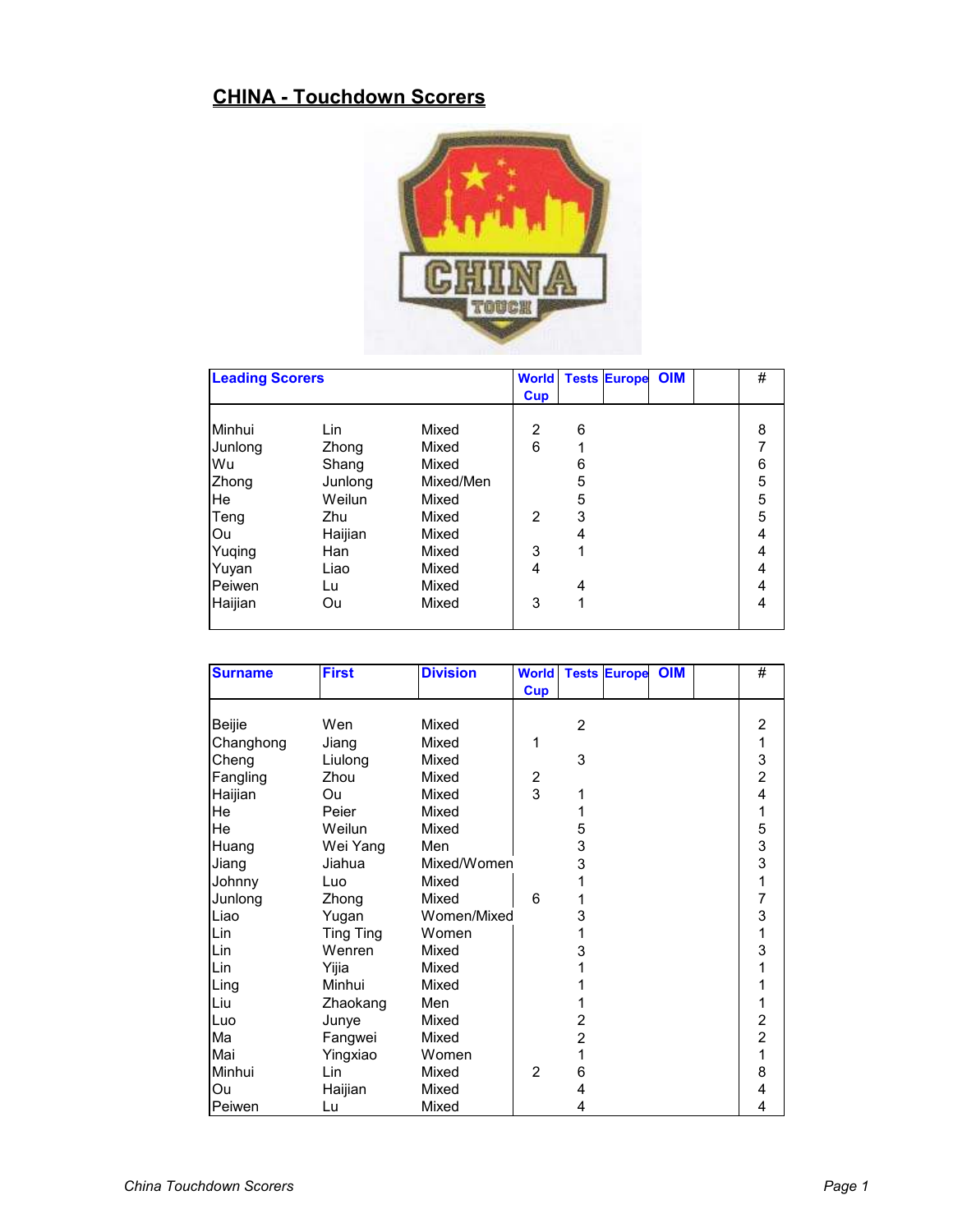| <b>Surname</b> | <b>First</b> | <b>Division</b> |                |   | <b>World Tests Europe OIM</b> |  | #              |
|----------------|--------------|-----------------|----------------|---|-------------------------------|--|----------------|
|                |              |                 | <b>Cup</b>     |   |                               |  |                |
| Qisheng        | Wang         | Mixed           | $\mathcal{P}$  | 1 |                               |  | 3              |
| Siying         | Li           | Mixed           |                | 2 |                               |  | $\overline{2}$ |
| Teng           | Zhu          | Mixed           | $\overline{2}$ | 3 |                               |  | 5              |
| Tingting       | Lin          | Mixed           |                | 2 |                               |  | $\overline{2}$ |
| Wang           | Hejiao       | Women/Mixed     |                | 3 |                               |  | 3              |
| Weilun         | He           | Mixed           | 3              |   |                               |  | 3              |
| lWu            | Shang        | Mixed           |                | 6 |                               |  | 6              |
| Yongcan        | Chen         | Mixed           | 2              |   |                               |  | $\overline{2}$ |
| Yuqing         | Han          | Mixed           | 3              | 1 |                               |  |                |
| Yuyan          | Liao         | Mixed           | 4              |   |                               |  | 4              |
| Zhong          | Junlong      | Mixed/Men       |                | 5 |                               |  | 5              |
| Zhu            | Teng         | Mixed           |                | 3 |                               |  | 3              |
|                |              |                 |                |   |                               |  |                |

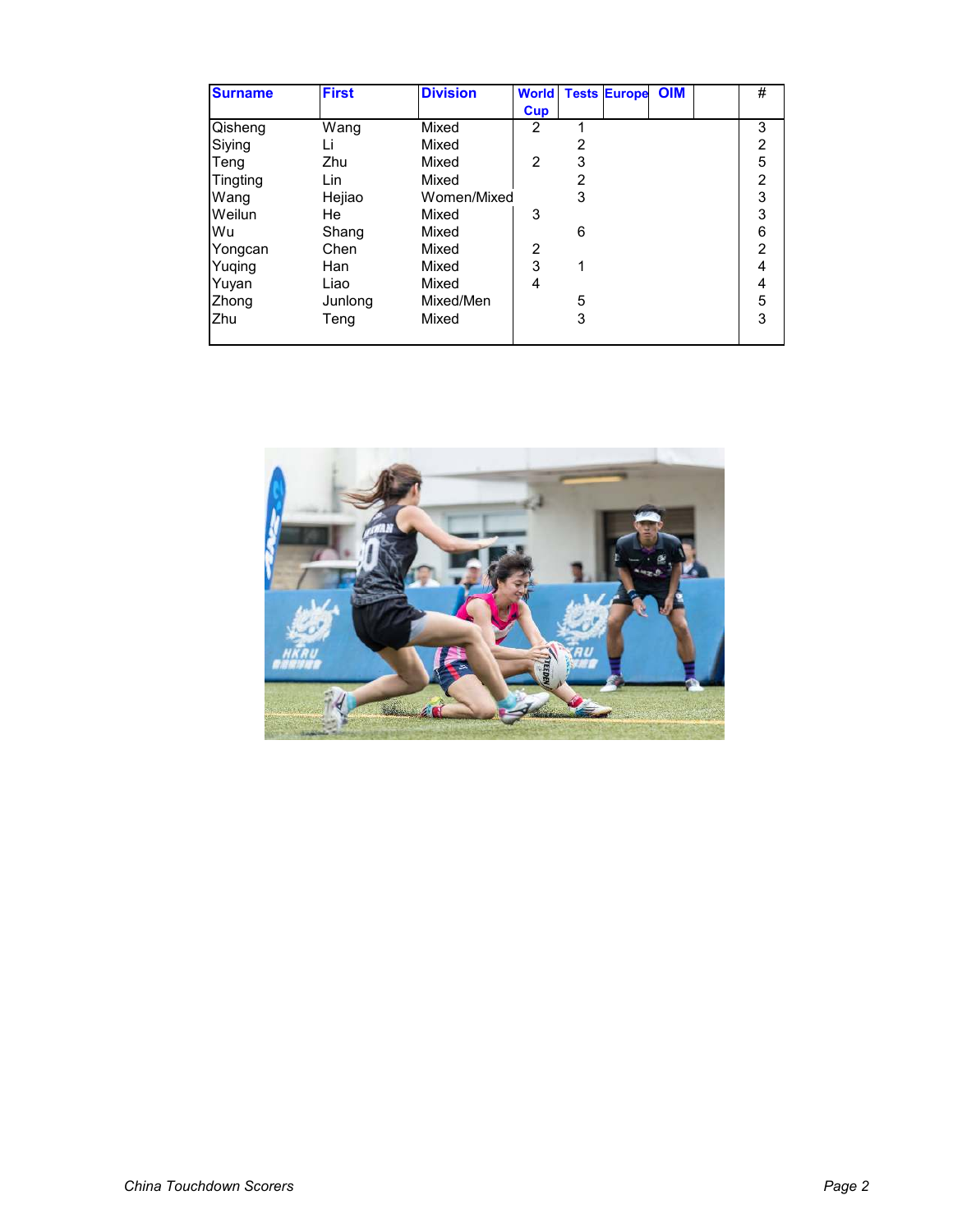## **China - World Cup Touchdown Scorers**

1995 - Opens and Master Divisions - Hawaii

1997 - Masters World Cup - Gold Coast, Australia

1999 - Opens and Masters World Cups - Sydney, Australia

2003 - Opens and Master Divisions - Kumagaya, Japan

2007 - Opens and Master Divisions - Stellenbosch, South Africa

2011 - Opens and Masters Divisions - Edinburgh, Scotland

2015 - Opens and Masters Divisions - Coffs Harbour, Australia

|                  | <b>Leading Touchdown Scorers</b> |                | 15 |  |
|------------------|----------------------------------|----------------|----|--|
| Junlong<br>Yuyan | Zhong<br>Liao                    | Mixed<br>Mixed |    |  |

| <b>Surname</b> |       | <b>Division</b> | 15             | #              |
|----------------|-------|-----------------|----------------|----------------|
|                |       |                 |                |                |
| Changhong      | Jiang | Mixed           |                |                |
| Fangling       | Zhou  | Mixed           | $\overline{2}$ | 2              |
| Haijian        | Ou    | Mixed           | 3              | 3              |
| Junlong        | Zhong | Mixed           | 6              | 6              |
| Minhui         | Lin   | Mixed           | $\overline{2}$ | $\overline{2}$ |
| Qisheng        | Wang  | Mixed           | $\overline{2}$ | $\overline{2}$ |
| Teng           | Zhu   | Mixed           | $\overline{2}$ | $\overline{2}$ |
| Weilun         | He    | Mixed           | 3              | 3              |
| Yongcan        | Chen  | Mixed           | $\overline{2}$ | $\overline{a}$ |
| Yuqing         | Han   | Mixed           | 3              | 3              |
| Yuyan          | Liao  | Mixed           | 4              | 4              |
|                |       |                 |                |                |